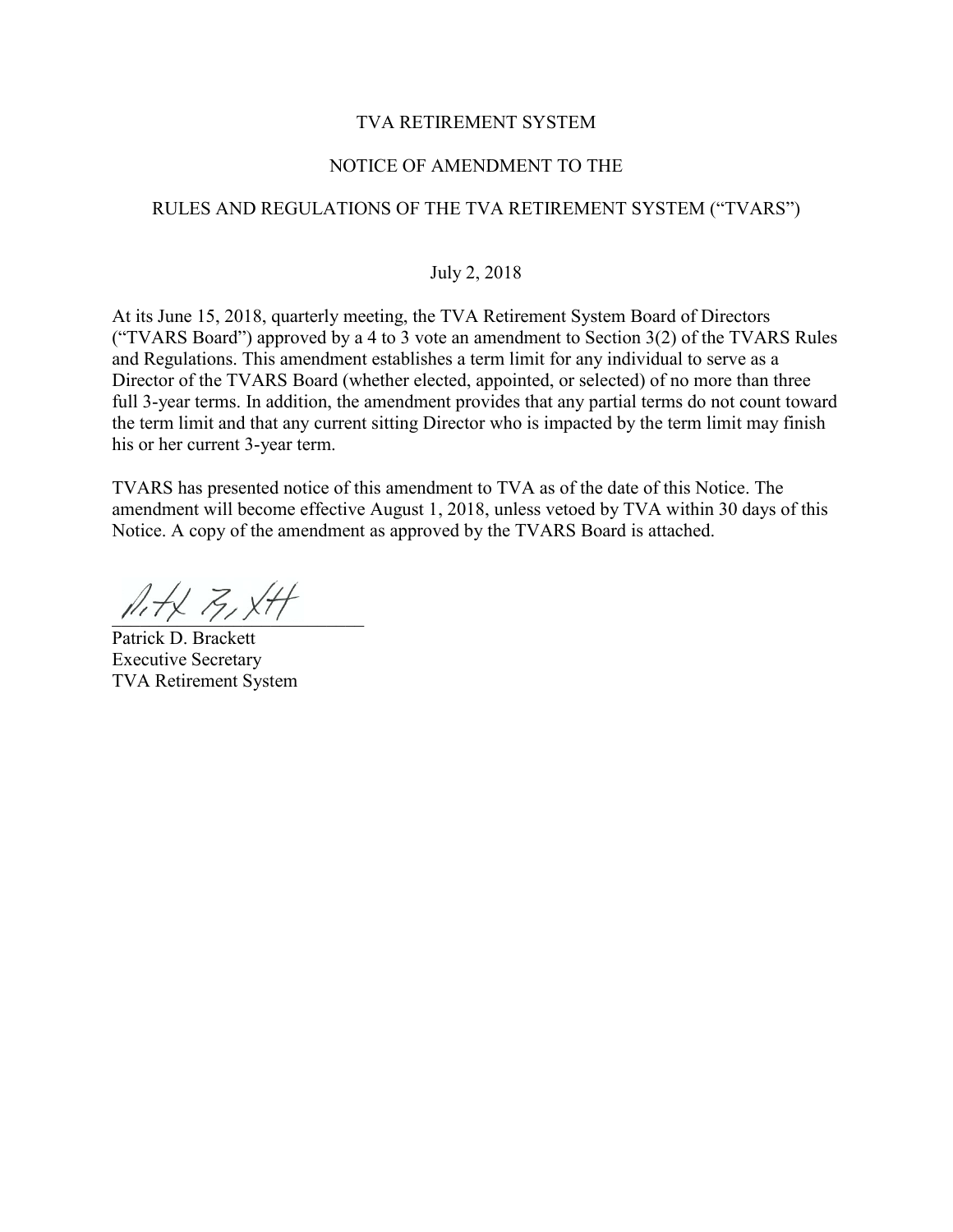Section 3(2) of the Rules and Regulations of the TVA Retirement System is amended to delete the language marked through and to add the language underlined as follows:

#### SECTION 3

#### **3. Administration of the System**

- 2. a. The board shall consist of seven members, three of whom shall be elected by and from the membership of the System, three of whom shall be appointed by TVA, and one of whom shall be a retiree selected by a majority vote of the other six. Except for the members of the initial board who were designated for staggered terms of one, two, and three years, respectively, the term of each director shall be three years. Each term shall be deemed to expire with the end of the day preceding the respective anniversary date of the establishment of the System, and all appointments and elections except those made to fill vacancies for unexpired terms shall be effective on such anniversary dates. Any vacancy on the board shall be filled by election or appointment, as the case may be, for only the unexpired portion of the predecessor's term.
	- b. As the term of each of the three directors elected by the membership expires or when a vacancy among such directors occurs, a successor shall be elected from such nominees as may be put in nomination by a petition subscribed to by not less than twenty-five members. Such election shall be by a majority of votes cast and, if no nominee obtains a majority in the initial balloting, a second vote shall be taken between the two nominees receiving the greatest number of votes in the initial balloting; provided, however, that when there are more than two nominees for a directorship, the board may in its discretion prescribe a form of ballot in which the voting members indicate the order of their preference among the various nominees and, if none of the nominees obtains a majority of first-choice votes among those cast, such order of preference shall be used in determining which of the two nominees receiving the greatest numbers of first-choice votes is elected. Ballots shall be distributed and received in such manner as the board shall determine to assure the integrity of the election. In the event only one person is duly nominated for the directorship to be filed, the board may declare such nominee elected without the necessity of formal balloting by the membership.
	- c. An individual is eligible to serve as a director of the board (either elected, appointed, or selected) no more than three full 3-year terms. Any partial term less than 3 years for which an individual has been elected, appointed, or selected under the provisions of this section 3(2) for the unexpired portion of a predecessor's term does not count toward this term limit of three full 3-year terms. Notwithstanding the above, any individual who has already served as a director for three full 3-year terms as of the effective date of this provision will be eligible to continue as a member of the board for the remainder of the director's current 3-year term.